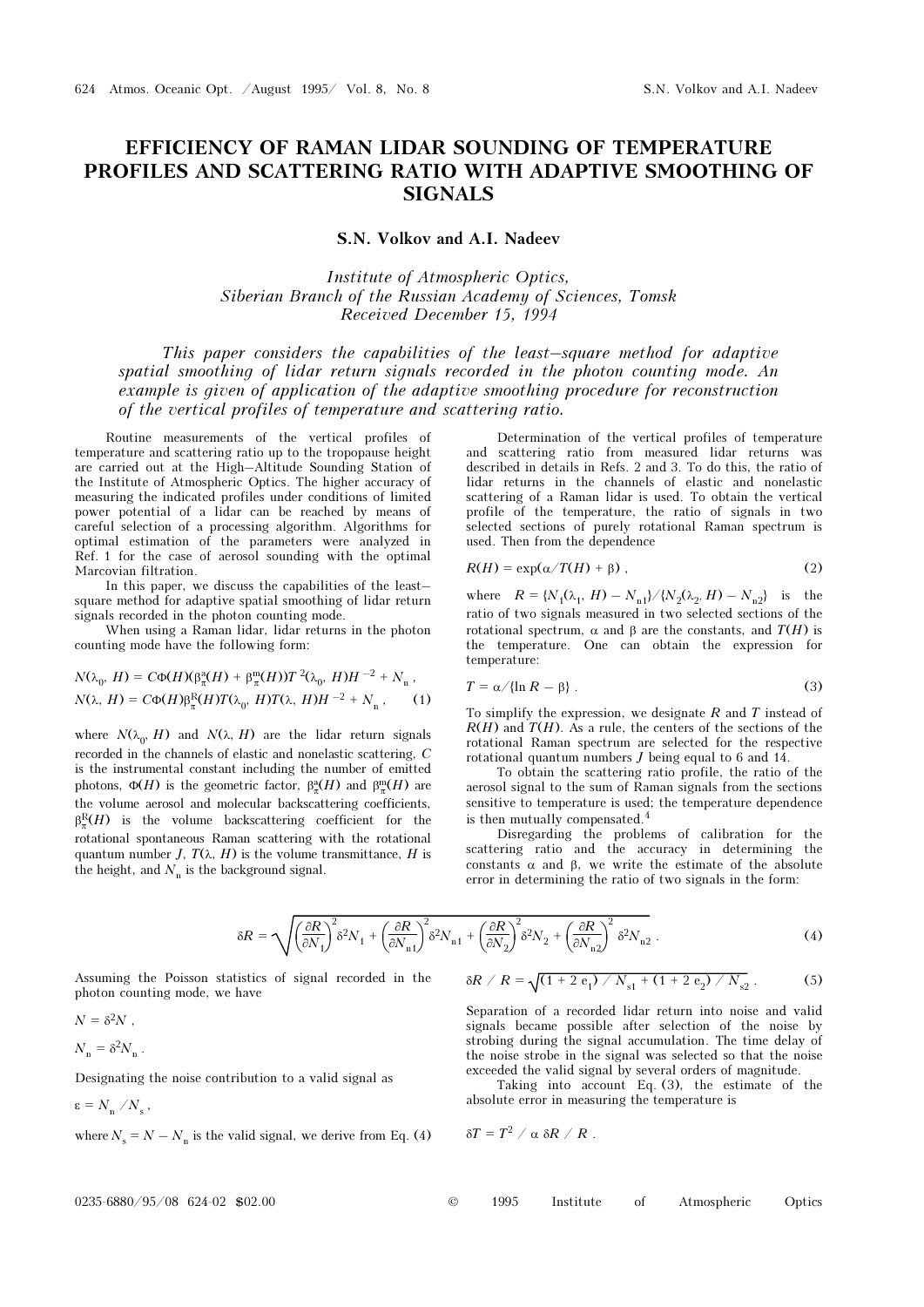The characteristic profile of the estimates of relative and absolute errors for the majority of measured profiles is shown in Fig. 1 for the temperature and scattering ratio obtained on December 21, 1991. It is seen that the variation of the estimate profiles reaches one order of magnitude with minimum at a height of 2 km, what is connected with the effect of geometric factor at low heights and quadratic decrease of lidar return signal as the height increases. The large value of the estimate of the relative error in determining the scattering ratio at a height of 22 km is connected with the fact that the value of the signal ratio contains the aerosol signal obtained after its suppression in the first monochromator by four orders of magnitude. To find the functional relationship between the experimental values, let us apply the classical least–square method, i.e., let us find such functional relationship that





be minimum. The only argument in favor of the least–square method, is its simplicity. In our opinion, this circumstance is sufficiently weighty argument, especially at the first stage of experiment. The traditional application of the least–square method is the smoothing of experimental data by the window whose width is selected depending on the degree of selected polynomial and on a scatter of experimental data. For example, if the window width is equal to the polynomial degree plus one, we will obtain the exact solution, i.e., the polynomial will pass through the experimental points. If the window passes consequently through all experimental points, we will obtain the smoothed functional relationship taking into account a scatter of the measured data. However, when the error estimate varies along the measured lidar return signal profile, as is seen in Fig. 1, the choice of the smoothing criterion or the window width is difficult. The idea of the method we propose is to make the number of smoothing points or the window width depending on the error estimate value in each step of smoothing.



FIG. 1. Vertical profiles of the estimate of the statistical error in determining the temperature (a) and scattering ratio (b).

The vertical profiles of temperature and scattering ratio obtained by the proposed technique are shown in Fig. 2. The polynomial of the fourth degree was used for smoothing of the obtained profiles by the least–square method. The smoothing criterion was selected so that the smoothing window width varied by three times (from 5 to 15) as the error estimate changes by one order of magnitude. The window width in each smoothing step was averaged over five previous points and was calculated for the temperature from the relationship



and for the scattering ratio

$$
n = 50 \sum_{i=1}^{5} \frac{\delta R_i}{R_i}.
$$

As an example of application of the proposed method, the formation shown in Fig. 2b was identified between 12–14 km. In case of identification of this stratus formation by the traditional method, the corresponding values above 13.5 km would be smoothed insufficiently, i.e., nonexistent layer structure would be revealed.

> $H<sub>k</sub>$  $-50 - 40 - 30$

FIG. 2. Vertical profiles of temperature (a) and scattering ratio (b).